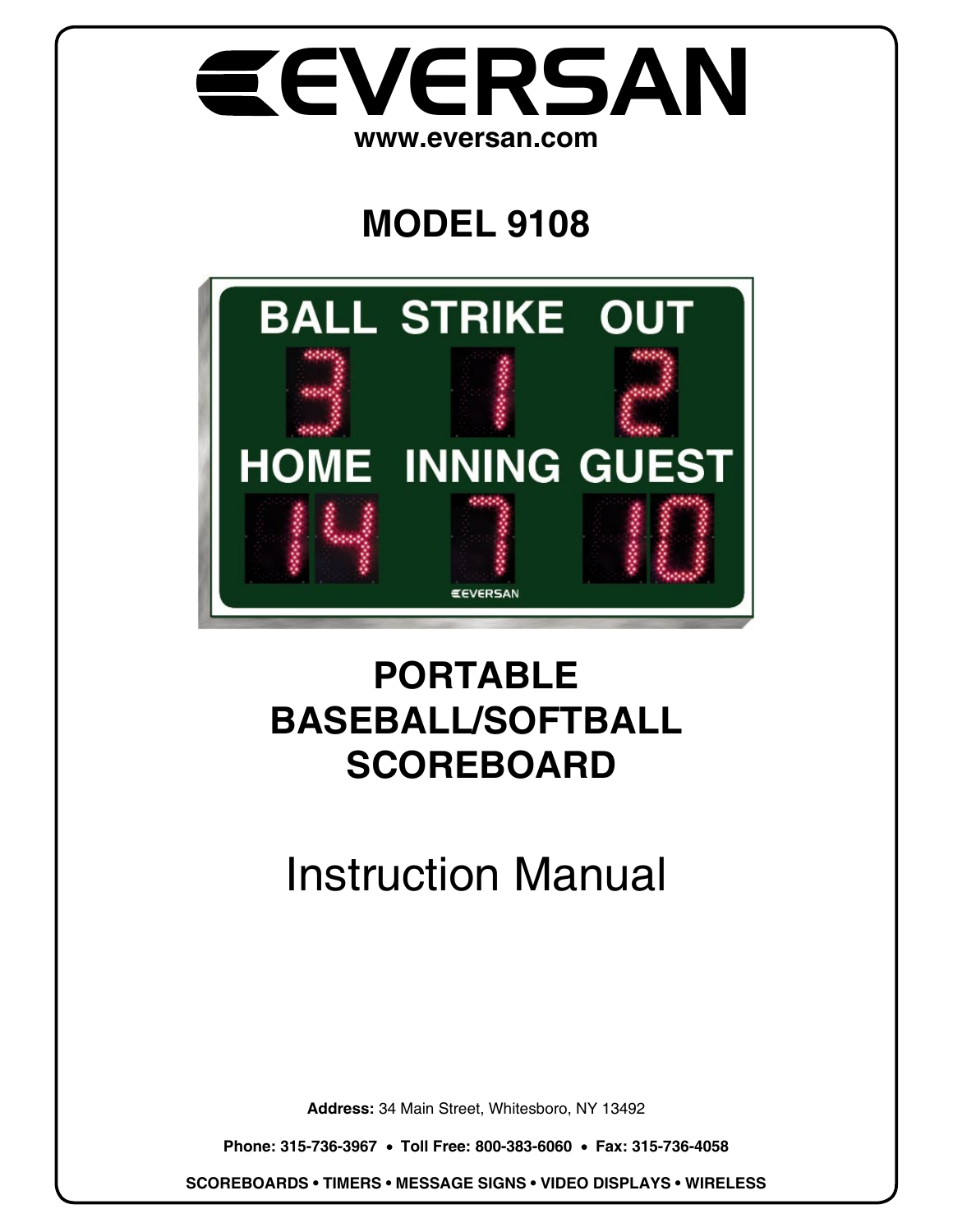### **Table of Contents**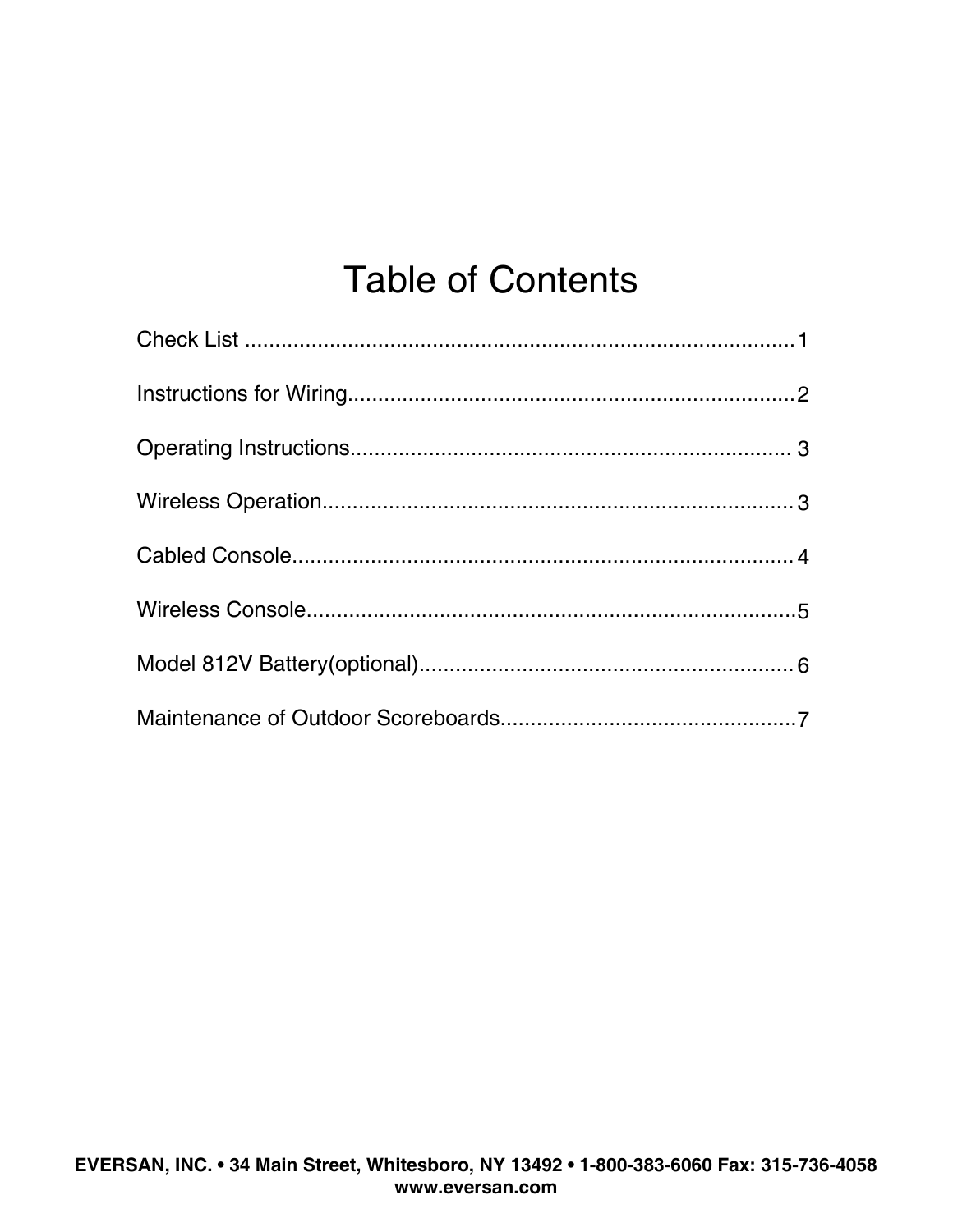

#### **MODEL 9108 BASEBALL/SOFTBALL SCOREBOARD INSTALLATION INSTRUCTIONS**

These instructions must be followed to ensure correct operation. The warranty will be considered null and void if inspection and operating procedures are disregarded.

Should you require assistance or have any questions, please call (800) 383-6060.

#### **Check List**

- Model 9108 Scoreboard
- Control Console with LCD readout
- Two Conductor Control Cable (Cabled Systems Only) •
- (2) Antenna (Wireless Systems Only) •

**NOTE:** Please check that these items are available prior to initial test of the scoreboard. If you are missing any items, please **call (800) 383-6060 for assistance.**

#### **Customer Shipping Inspection**

- A. Unpack scoreboard.
- B. Unpack cable and control console. Plug the console cable and console into the console connector on back (see diagram)
- C. Testing Remove (4) four screws holding the access panel on the 120VAC box. There is a standard 120-volt plug for testing. After testing cut connector provided. Match colors on power cable provided to three wires on 120V box. This board requires 120VAC at approximately 6 AMP. (see diagram)

#### **NOTE: FAILURE TO TEST SCOREBOARD PRIOR TO INSTALLATION WILL VOID ALL WARRANTEES.**

Power scoreboard using 120VAC and test scoreboard using the operating instructions provided.

#### **SHOULD THERE BE A MALFUNCTION OR SHIPPING DAMAGE, NOTIFY THE SHIPPER AND EVERSAN IMMEDIATELY.**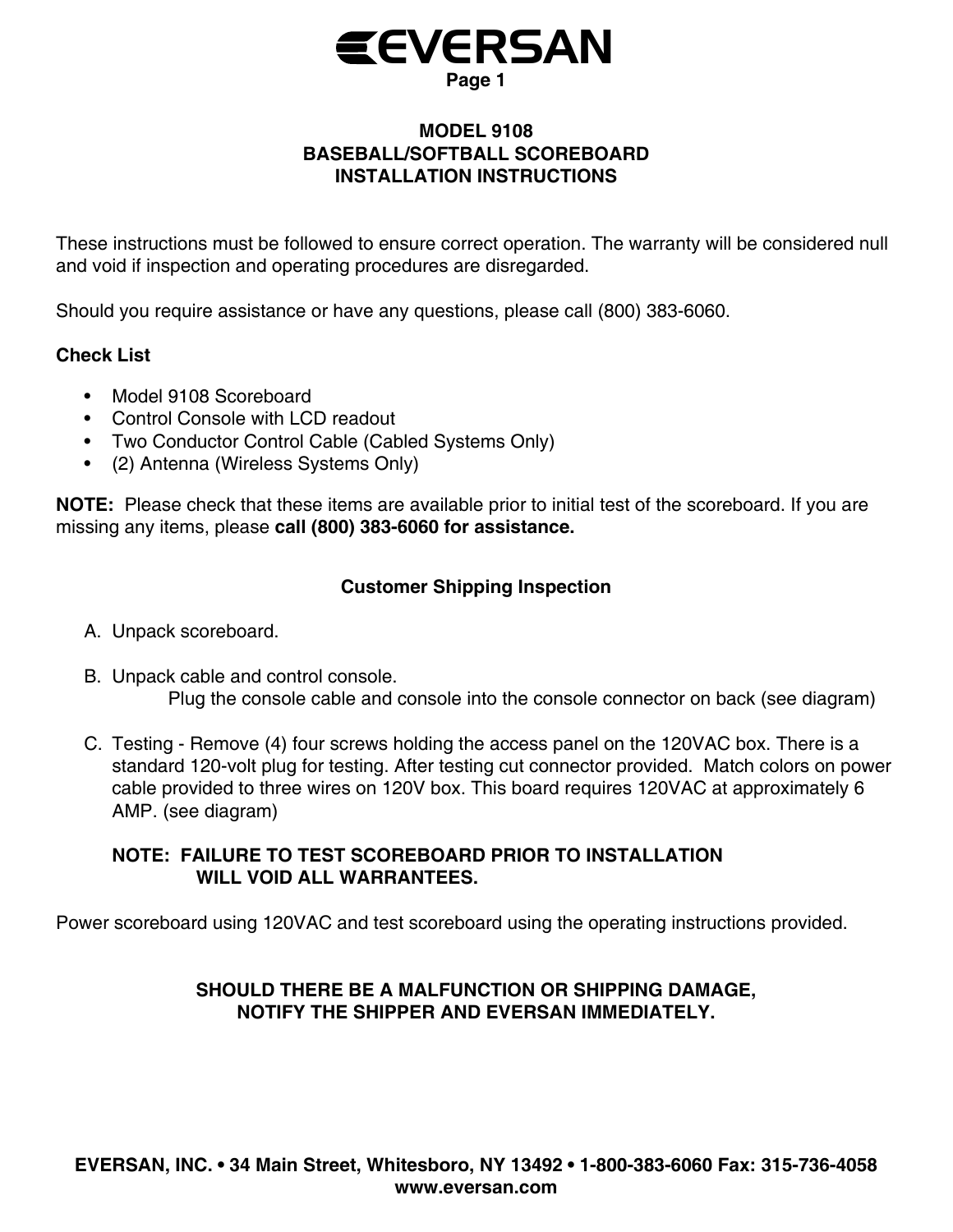### **Page 2 EEVERSAN**

#### **Instructions for Wiring**

- 1. Determine 120VAC entrance and run conduit to pre-installed electric box on side of scoreboard. See diagram.
- 2. The scoreboard draws under 6 amp but requires its own circuit breaker. Eversan, Inc. recommends using a 10 amp, GFCI breaker.

#### **CAUTION: Cabled Version Only**

The data cable is a pre-wired, 1 pair twisted shielded. Any cable splicing should be colorcoded or failure of the computer power supply will result. Continuity of the shield is essential in reducing possible damage due to lightening.

#### **Electrical Specifications:**

Electric outlets for scoreboards are always on a "clean" unused, switched breaker box. Pay close attention to the power source and connections. It is recommended that a key-switch or switched breaker box be used to turn off the system at the end of use each day, turning off the Control Console does not power down the scoreboard. **The scoreboard should always be powered down when not in use.**

#### **Power up Sequence**

#### **120VAC Operation**

- 1. Plug the control console into the scoreboard using the cable provided. Any of the 2-pin connectors on the control console can be used. The connector for the scoreboard is located on the side. (Cabled System only)
- 2. Power up the scoreboard using 120VAC,connection on side of scoreboard. (see Diagram)
- 3. The scoreboard will now go through diagnostics. Each digit will show an 8 and then go blank. Each set of indicators will then set and reset to blank. The units' digit of home and guest and the innings digit will then set to zero. The remaining digits and indicators will be blanked.
- 4. Turn the control console on using the rocker switch located on the upper left side. The control console will display "WIRELESS NETWORK SYSTEM ID =" for approx. 3 seconds. The control console will display "EVERSAN, INC. DISPLAY SYSTEMS" for approx. 5 seconds. The display will then show, "B=0 S=0 O=0 H/E=0 HOME=0 I=0 GUEST=0". You are now ready to use the operating instructions to test all the functions.

**Note:** If the control console will not power up or shows "BATTERY LOW" replace the battery with a 9V alkaline battery or use the 9 volt adapter provided.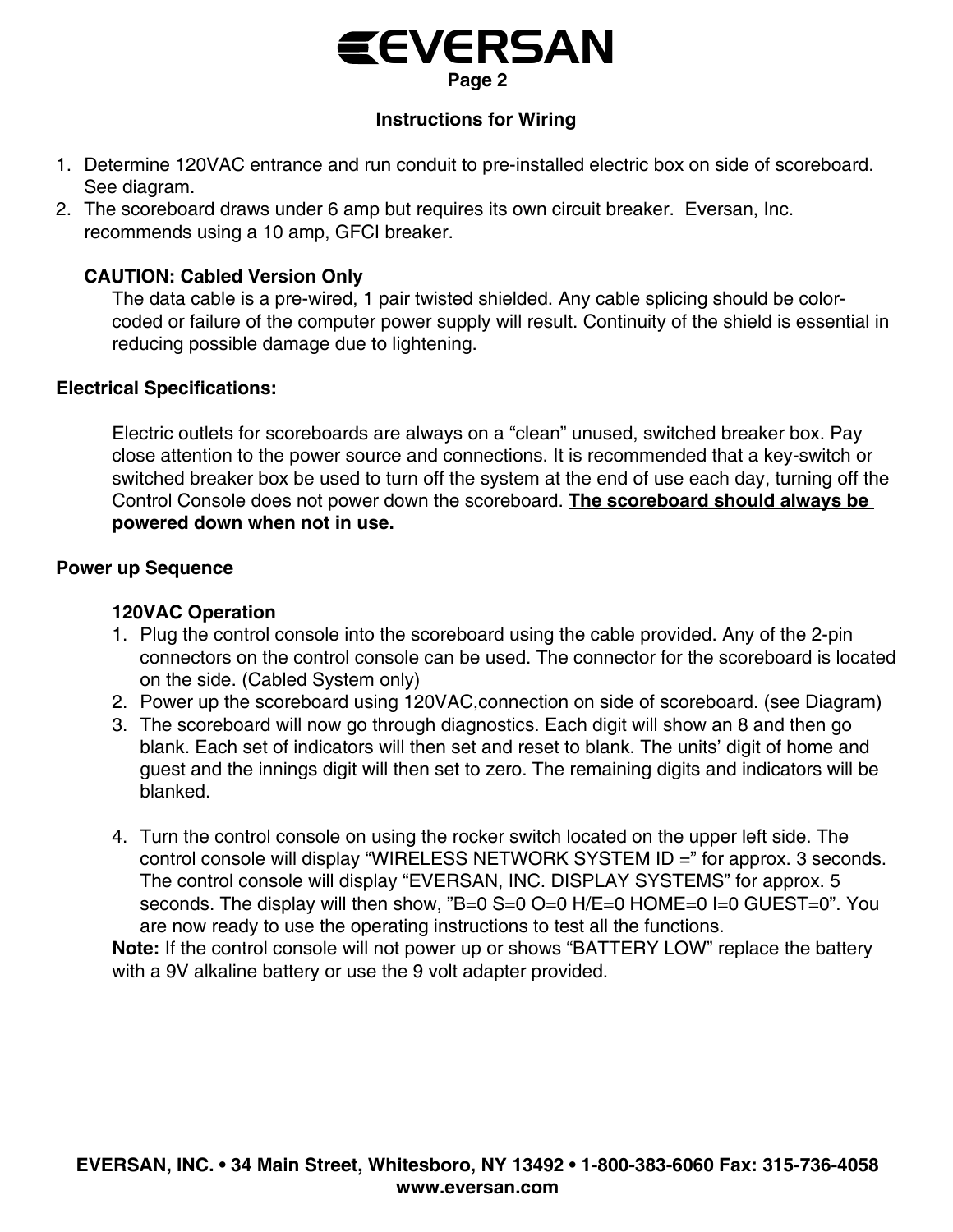

**TO SET THE INNING:** Press the **INNINGS** button once to increment by one. Press and release the button and enter a one-digit number using 0-9 on the numbered keypad.

#### **TO SET THE SCORE:** Press the **HOME** or **GUEST** button once to increment by one.

Press and hold down the button to decrement. Press and release the button and enter any two-digit number using 0-9 on the keypad.

**TO SET BALL, STRIKE or OUT:** Press corresponding button once to increment by one. **BALL** will increment to 3 and then set blank. **STRIKE** and **OUT** will increment to two and then set to blank.

**TO CLEAR BALLS AND STRIKES:** Press the **BS-CLEAR** button on the keypad.

**BRIGHTNESS CONTROL:** This scoreboard has an optional automatic brightness control circuit to control how bright the LED's appear on the scoreboard. If this optional system was not purchased you can adjust the luminance manually. Press and release the **BRIGHT** button and then push any number 0-9 on the keypad. 0 will blank the scoreboard and 9 will be maximum brightness.

#### **WIRELESS OPERATION**

Eversan, Inc.'s 2.4GHZ frequency hopping wireless control system allows for multiple scoreboards to be controlled separately or together within feet of each other.

#### **INITIALIZING THE WIRELESS SYSTEM**

The following steps must be used to ensure proper communication from the wireless control console and each scoreboard you want to control.

- 1. Turn the power to on each Scoreboard that you want to control. The scoreboards should go through their diagnostic checkout. Each number position will flash a (8) eight and go blank; each indicator will flash on and then go blank.
- 2. Connect the antenna, 9VDC adapter provided or optional 12-volt battery, to the wireless control console. (see diagram for proper placement)
- 3. Turn on the control console. The control console will display "WIRELESS NETWORK SYSTEM ID =" for approx. 3 seconds. The display will then show," EVERSAN, INC. SCOREBOARDS " for approx. 5 seconds. The console then will read " B=0 S=0 O=0 H/E=0,HOME=00 I=0 GUEST=00". The scoreboard will then show what is displayed on the console. See operating instructions.

#### **WIRELESS CONTROL CONSOLE BATTERY OPERATION: (Optional)**

- 1. Turn the scoreboard power on.
- 2. Attach Eversan, Inc.'s special battery connector to the 4-pin connector on the back of the wireless control console. (see diagram)
- 3. Connect the cigarette lighter plug into the Eversan battery pack or a car cigarette lighter.

#### **EVERSAN, INC. • 34 Main Street, Whitesboro, NY 13492 • 1-800-383-6060 Fax: 315-736-4058 www.eversan.com**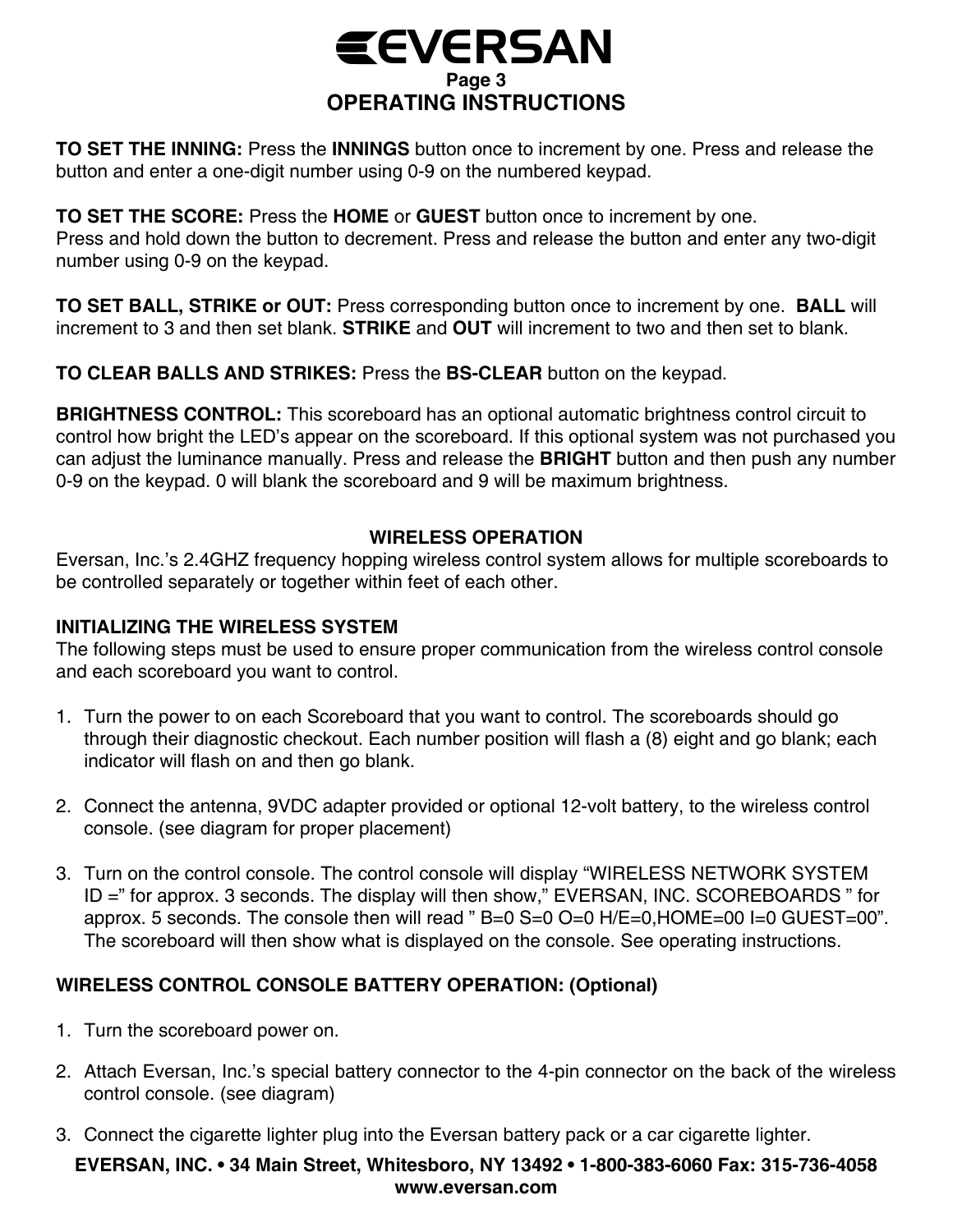

#### 9110/9115/9175/9128/9375/9376 **CABLED VERSION LCD CONTROL CONSOLE**





EVERSAN, INC. • 34 Main Street, Whitesboro, NY 13492 • 1-800-383-6060 Fax: 315-736-4058 www.eversan.com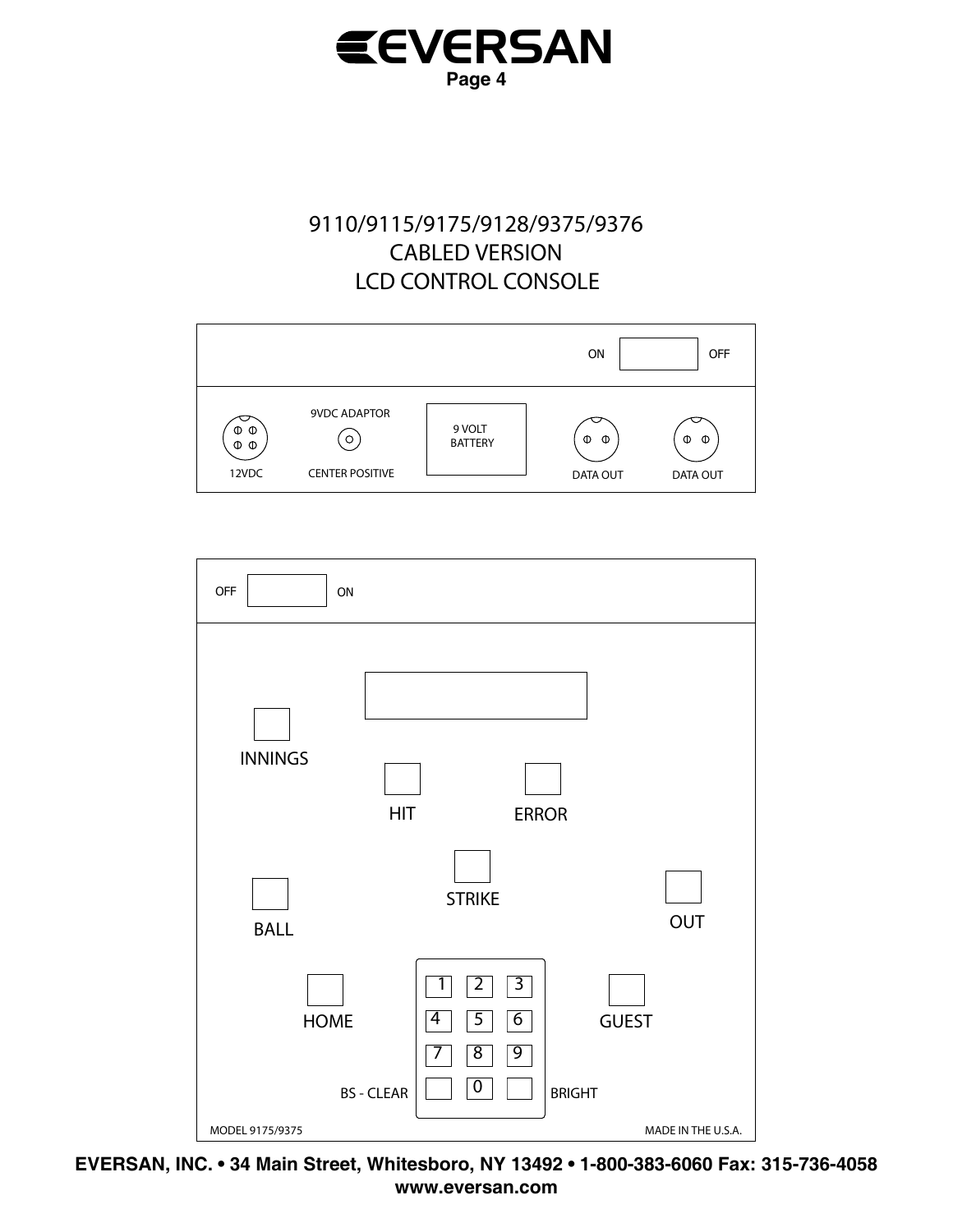

#### 9110/9175/9128/9375/9376 2.4GHZ WIRELESS **LCD CONTROL CONSOLE**



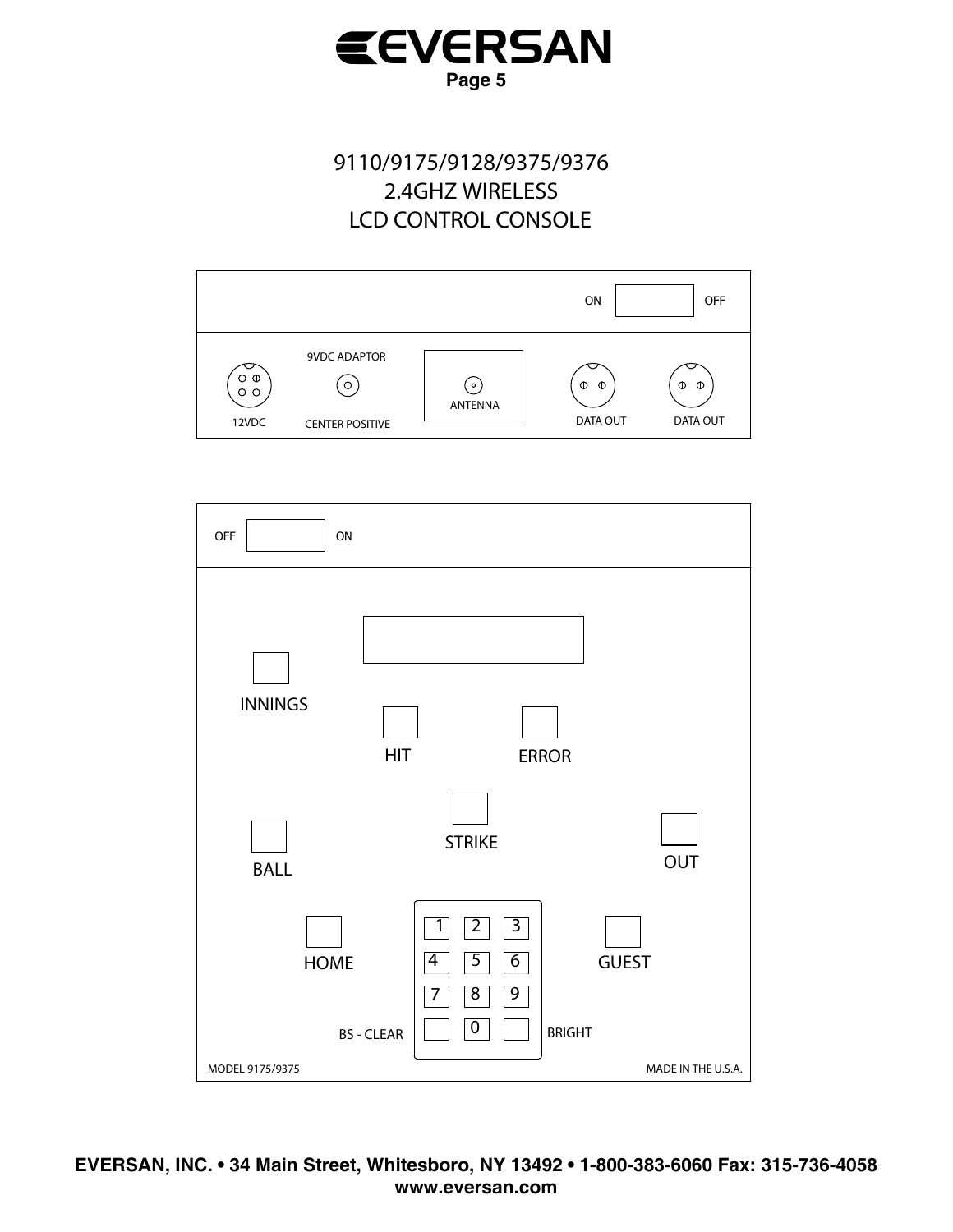

#### **MODEL 812V BATTERY (OPTIONAL)**

#### **CHECK LIST**

- 12 VOLT 7 AH Battery w/ Carrying Bag •
- Battery Charger
- Battery Cable w/ 4-Pin Connector
- Carrying Harness •

#### **Care of Battery Pack**

Under no circumstances should the battery pack be punctured or disassembled in any way. NEVER insert anything into the battery receptacle except a standard cigarette lighter type plug. The battery pack should always be stored in a fully charged condition and in a cool, dry place. When stored for a long period of time, the battery should be charged before use.

#### **Charging**

The Battery should be charged after each use. Insert the cigarette lighter type plug of the charger into the receptacle on the side of the battery pack. Plug the charger into any standard 120volt household plug. Depending on the amount of drain on the battery, the following is a guide for recharging time. A 25% discharge requires 4 hours recharging. A 50% discharge requires 8 hours. A 100% discharge requires 14 hours recharging time.

#### **NOTE:**

The Battery should NOT be left in the Recharging mode for more than 24 hours as this can damage the cell.

#### **CAUTION:**

DO NOT attempt to charge this battery pack on currents other than 60-cycles 110/120VAC current. Do not attempt to use the battery during charging.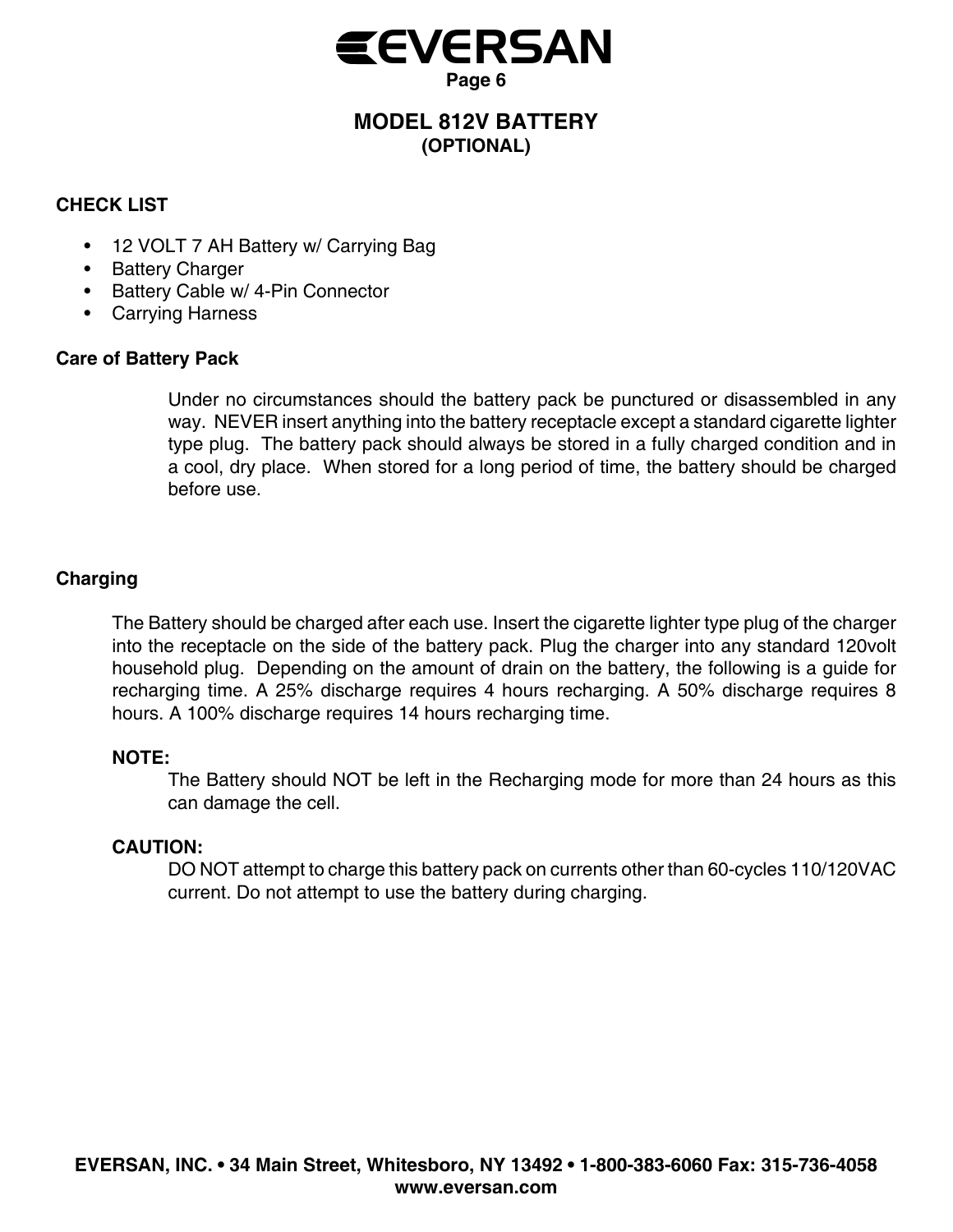

#### **MAINTENANCE OF OUTDOOR SCOREBOARDS**

The EVERSAN Outdoor Scoreboards rugged design will provide many years of trouble free performance.

#### **Should you have a problem:**

The EVERSAN Outdoor Scoreboard modular design allows easy removal and replacement of all key elements. **Under no circumstances will EVERSAN, INC. pay for service performed on any of our products without expressed written notice from EVERSAN, INC. to the Service Company.**

#### **Note to the customer:**

Please call our qualified service technicians if you experience any difficulties. We can assist you in solving your problem or help in returning the section in need of repair.

#### **REMOVAL AND REPLACEMENT PROCEDURES**

Should repair become necessary the customer will note that each digit (8) is housed as an individual item within the scoreboard.

• Determine which digit is malfunctioning by observing the check out of 8's during power up or during operation.

#### **To remove or replace digits**:

- 1. REMOVE ALL POWER FROM THE SCOREBOARD.
- 2. Unscrew the two screws and slowly pull digits away from scoreboard.
- 3. Detach 9-pin segment data cable connector by pulling up on the connector.
- 4. Take the new digits and replace data cable connector in the scoreboard to the connector on back of digit. DO NOT FORCE. The data cable connector is polarized and can only be installed in one direction.
- 5. Replacing digits is the opposite of removing. Connector side is placed in first. (Screw locking retainer making sure the cam engages the faceplate.)